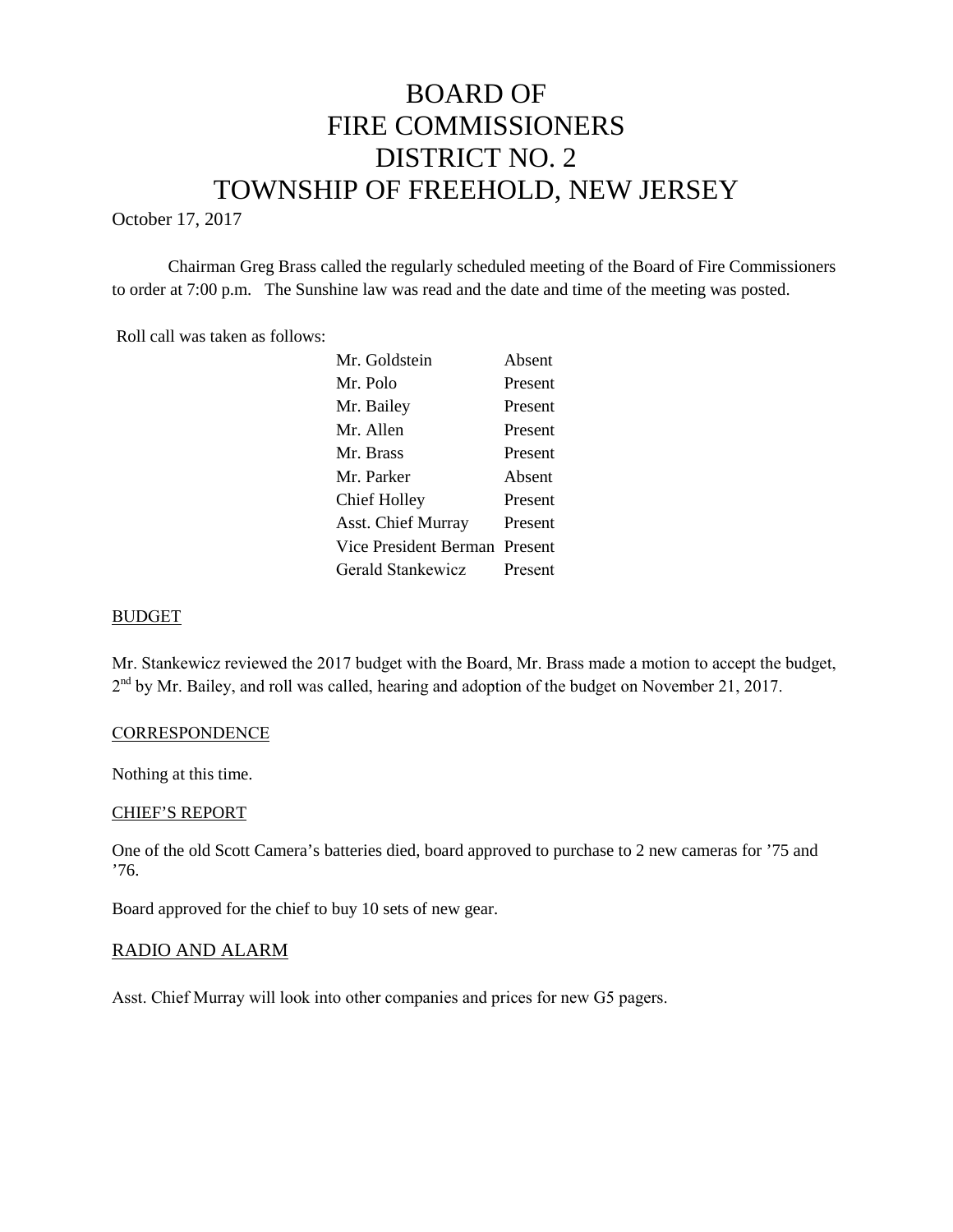# BUILDING

Daniels Way lighting sensors are done, need to install 3 more for \$900.00 and 1 new light ballast for \$185.00, Mr. Brass made a motion,  $2<sup>nd</sup>$  by Mr. Allen, roll was called Board Approved.

## **INSURANCE**

Nothing at this time.

## **MAINTENANCE**

'66 needs new tires, cost from Earhardt Automotive is \$768.00 for 4 new tires. Approved.

#### NEW BUSINESS

Mr. Polo spoke to District 1, to set up their yearly meeting for Thursday November, 30.

## OLD BUSINESS

Kris Holley looked into new recorder and transcription software, price was \$55.00 for recorder and \$199.00 for Dragon Voice software, will look into other brands and prices.

Continued discussion on moving the Board of Commissioners Elections from February to November.

#### FIRE COMPANY ACCOUNTING

On going discussion on East Freehold Firehouse audit, Mr. Simon treasurer submitted an itemized 2016 accounting to the board. 2017 audit will be presented at January's meeting.

## TREASURER

Received Checks from:

VIFS (for Bay Door) \$5,727.00 deposited on October 14, 2017 3<sup>rd</sup> Quarter Freehold Township Tax Payment \$295,006.00 deposited on September 29, 2017

| <b>Checking Account</b> | 1,139.25       |
|-------------------------|----------------|
| Savings Account         | \$977,535.40   |
| CD.                     | \$1,243,245.20 |
| Total                   | \$2,221,919.85 |